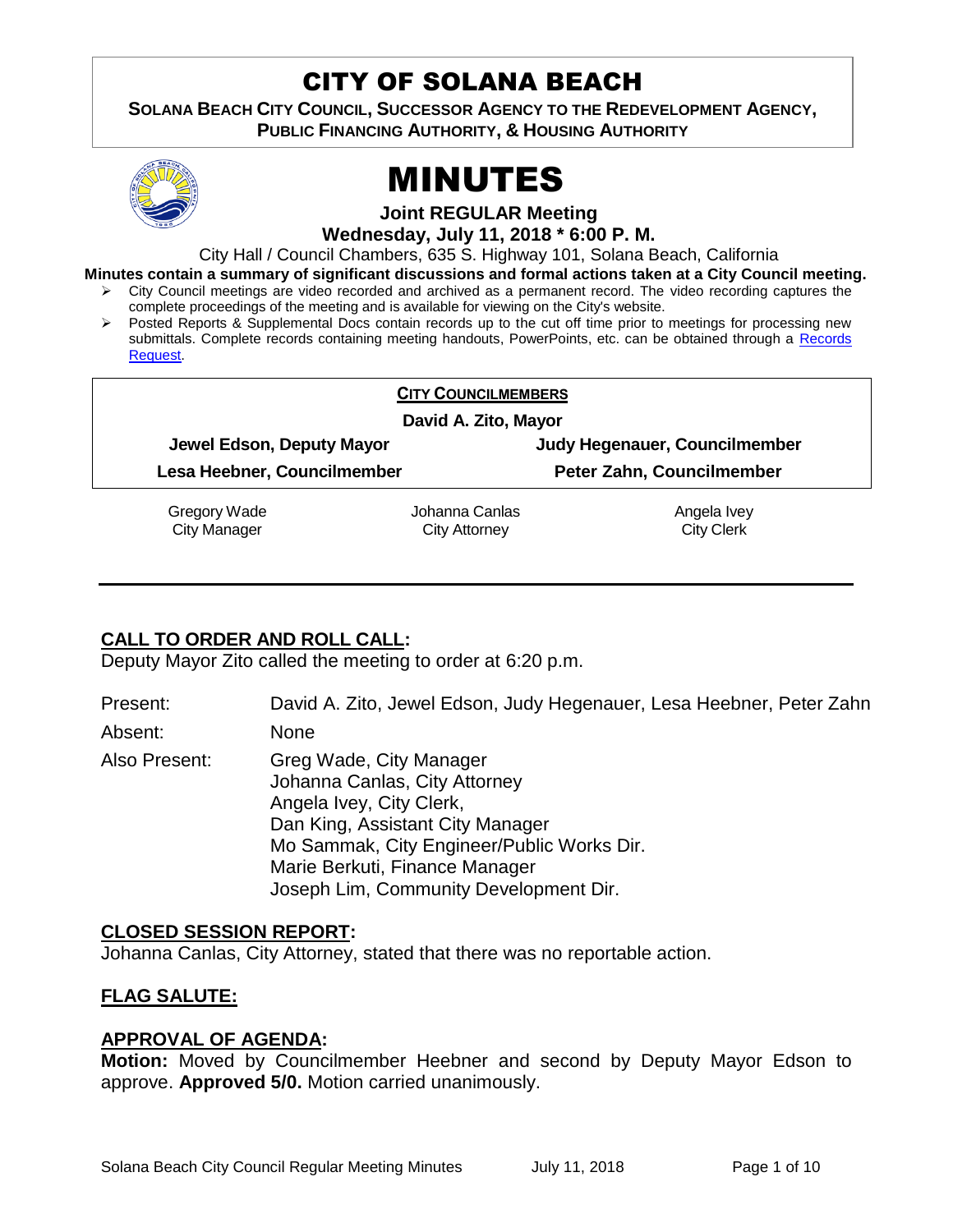**PRESENTATIONS:** Ceremonial items that do not contain in-depth discussion and no action/direction.

# KAABOO

Nate Pringer, Brett Arendt, and Josh Goodman presented a PowerPoint (on file) reviewing the upcoming event and multiple logistics and statistics.

Council and Staff discussed the radio communication among the traffic control personnel, video cameras to react and dispatch to challenged areas, parking, repeating the extra Sheriff's presence, efforts to meet with Homeowners Associations (HOA), providing names of the Solana Beach HOAs in the surrounding area that should be contacted, extending the perimeter around the event and heavier Sheriff's deployment, and improving the geofence to manage utilization of Uber and similar transportation. Discussion continued regarding traffic circulation flow issues, long walks for pedestrians due to the closing of the Solana Gate, a potential temporary pedestrian bridge to aid walkers from Solana Beach area, bike-parking location, and to continue to address the larger crowd and accommodate alternative transportation.

# **ORAL COMMUNICATIONS:**

This portion of the agenda provides an opportunity for members of the public to address the City Council on items relating to City business and not appearing on today's agenda by submitting a speaker slip (located on the back table) to the City Clerk. Comments relating to items on this evening's agenda are taken at the time the items are heard. Pursuant to the Brown Act, no action shall be taken by the City Council on public comment items. Council may refer items to the City Manager for placement on a future agenda. The maximum time allotted for each presentation is THREE MINUTES (SBMC 2.04.190). Please be aware of the timer light on the Council Dais.

Dave Rolland, Office of Senator Toni Atkins, spoke about updates including the State budget, Senator Atkin's key role in crafting the budget, the reduction of the deficit, funding of schools, wildfire threat, recovery from last year's fire, prevention of future fires, transit, housing and homelessness, and rebuilding of transportation structures around the state.

# **COUNCIL COMMUNITY ANNOUNCEMENTS / COMMENTARY:**

*An opportunity for City Council to make brief announcements or report on their activities. These items are not agendized for official City business with no action or substantive discussion.* 

# **A. CONSENT CALENDAR:** (Action Items) (A.1. - A.11.)

Items listed on the Consent Calendar are to be acted in a single action of the City Council unless pulled for discussion. Any member of the public may address the City Council on an item of concern by submitting to the City Clerk a speaker slip (located on the back table) before the Consent Calendar is addressed. Those items removed from the Consent Calendar by a member of the Council will be trailed to the end of the agenda, while Consent Calendar items removed by the public will be discussed immediately after approval of the Consent Calendar.

# **A.1. Register Of Demands.** (File 0300-30)

Recommendation: That the City Council

1. Ratify the list of demands for June 9 - 22, 2018. [Item A.1. Report \(click here\)](https://solanabeach.govoffice3.com/vertical/Sites/%7B840804C2-F869-4904-9AE3-720581350CE7%7D/uploads/Item_A.1._Report_(click_here)_-_07-11-18.PDF)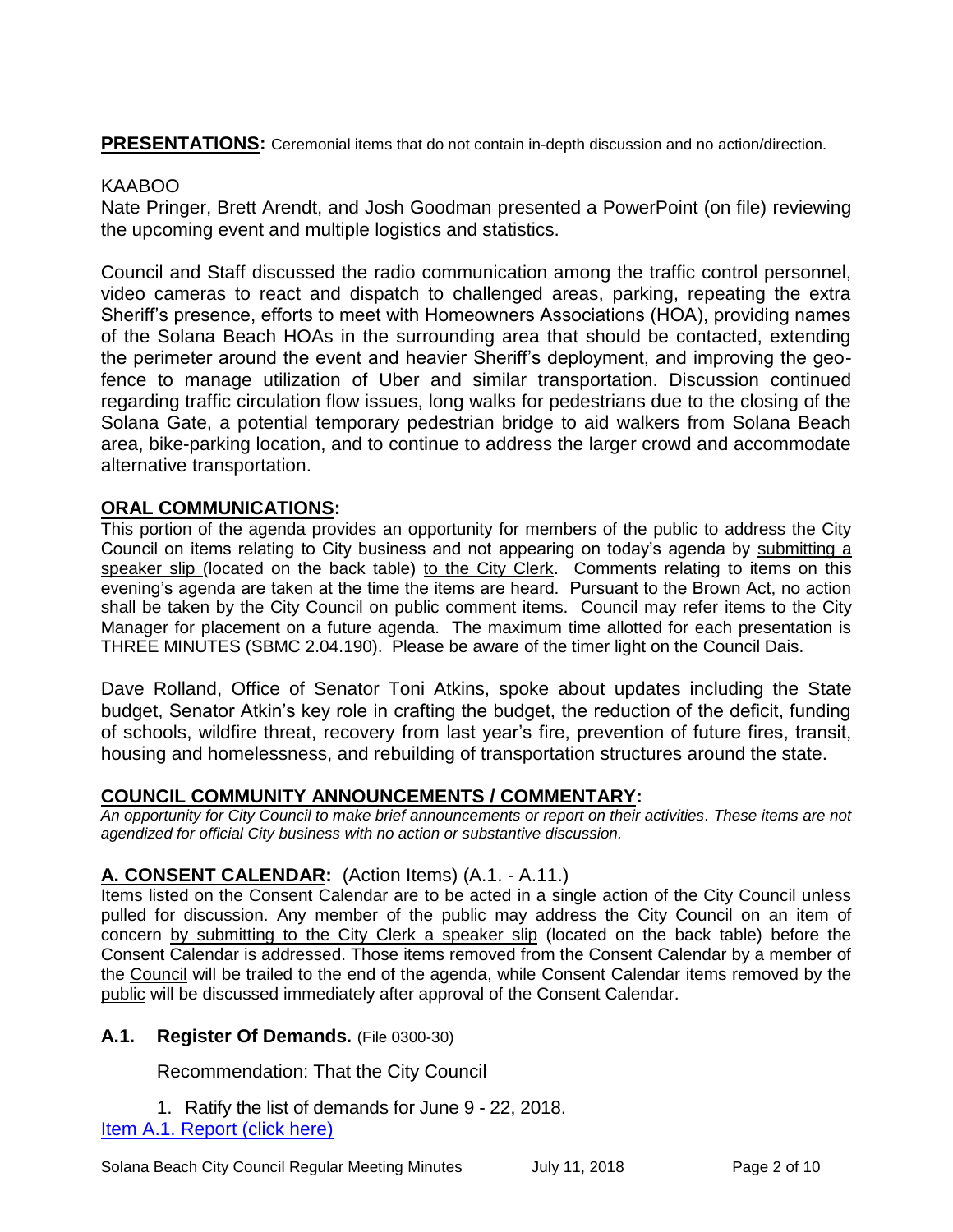*Posted Reports & Supplemental Docs contain records up to the cut off time, prior to the start of the meeting, for processing new submittals. The final official record containing handouts, PowerPoints, etc. can be obtained through a Records Request to the City Clerk's Office.* **Motion:** Moved by Councilmember Zahn and second by Deputy Mayor Edson to approve. **Approved 5/0.** Motion carried unanimously.

# **A.2. General Fund Adopted Budget for Fiscal Year 2017-2018 Changes.** (File 0330-30)

Recommendation: That the City Council

1. Receive the report listing changes made to the Fiscal Year 2017-2018 General Fund Adopted Budget.

#### [Item A.2. Report \(click here\)](https://solanabeach.govoffice3.com/vertical/Sites/%7B840804C2-F869-4904-9AE3-720581350CE7%7D/uploads/Item_A.2._Report_(click_here)_-_07-11-18.PDF)

*Posted Reports & Supplemental Docs contain records up to the cut off time, prior to the start of the meeting, for processing new submittals. The final official record containing handouts, PowerPoints, etc. can be obtained through a Records Request to the City Clerk's Office.* **Motion:** Moved by Councilmember Zahn and second by Deputy Mayor Edson to approve. **Approved 5/0.** Motion carried unanimously.

# **A.3. Marvista-Canyon-Glenmont Storm Drain Contract.** (File 0850-40)

Recommendation: That the City Council

# 1. Adopt **Resolution 2018-090**:

- a. Awarding the construction contract to Scott Michael, Inc., in the amount of \$162,614, for the Marvista-Canyon-Glenmont Storm Drain, Bid 2018-04.
- b. Approving an amount of \$25,000 for construction contingency.
- c. Authorizing the City Manager to execute the construction contract on behalf of the City.
- d. Authorizing the City Manager to approve cumulative change orders up to the construction contingency amount.

#### [Item A.3. Report \(click here\)](https://solanabeach.govoffice3.com/vertical/Sites/%7B840804C2-F869-4904-9AE3-720581350CE7%7D/uploads/Item_A.3._Report_(click_here)_-_07-11-18.PDF)

*Posted Reports & Supplemental Docs contain records up to the cut off time, prior to the start of the meeting, for processing new submittals. The final official record containing handouts, PowerPoints, etc. can be obtained through a Records Request to the City Clerk's Office.* **Motion:** Moved by Councilmember Zahn and second by Deputy Mayor Edson to approve. **Approved 5/0.** Motion carried unanimously.

# **A.4. Seascape Sur Beach Access Stairway – Maintenance and Repairs.** (File 0740-30)

Recommendation: That the City Council

# 1. Adopt **Resolution 2018-084**:

- a. Authorizing the City Engineer to accept as complete the Seascape Sur Beach Access Stairway – Maintenance and Repairs, Bid No. 2017-06, constructed by Conan Construction, Inc.
- b. Authorizing the City Clerk to file a Notice of Completion.

#### [Item A.4. Report \(click here\)](https://solanabeach.govoffice3.com/vertical/Sites/%7B840804C2-F869-4904-9AE3-720581350CE7%7D/uploads/Item_A.4._Report_(click_here)_-_07-11-18.PDF)

*Posted Reports & Supplemental Docs contain records up to the cut off time, prior to the start of the meeting, for processing new submittals. The final official record containing handouts, PowerPoints, etc. can be obtained through a Records Request to the City Clerk's Office.* **Motion:** Moved by Councilmember Zahn and second by Deputy Mayor Edson to approve. **Approved 5/0.** Motion carried unanimously.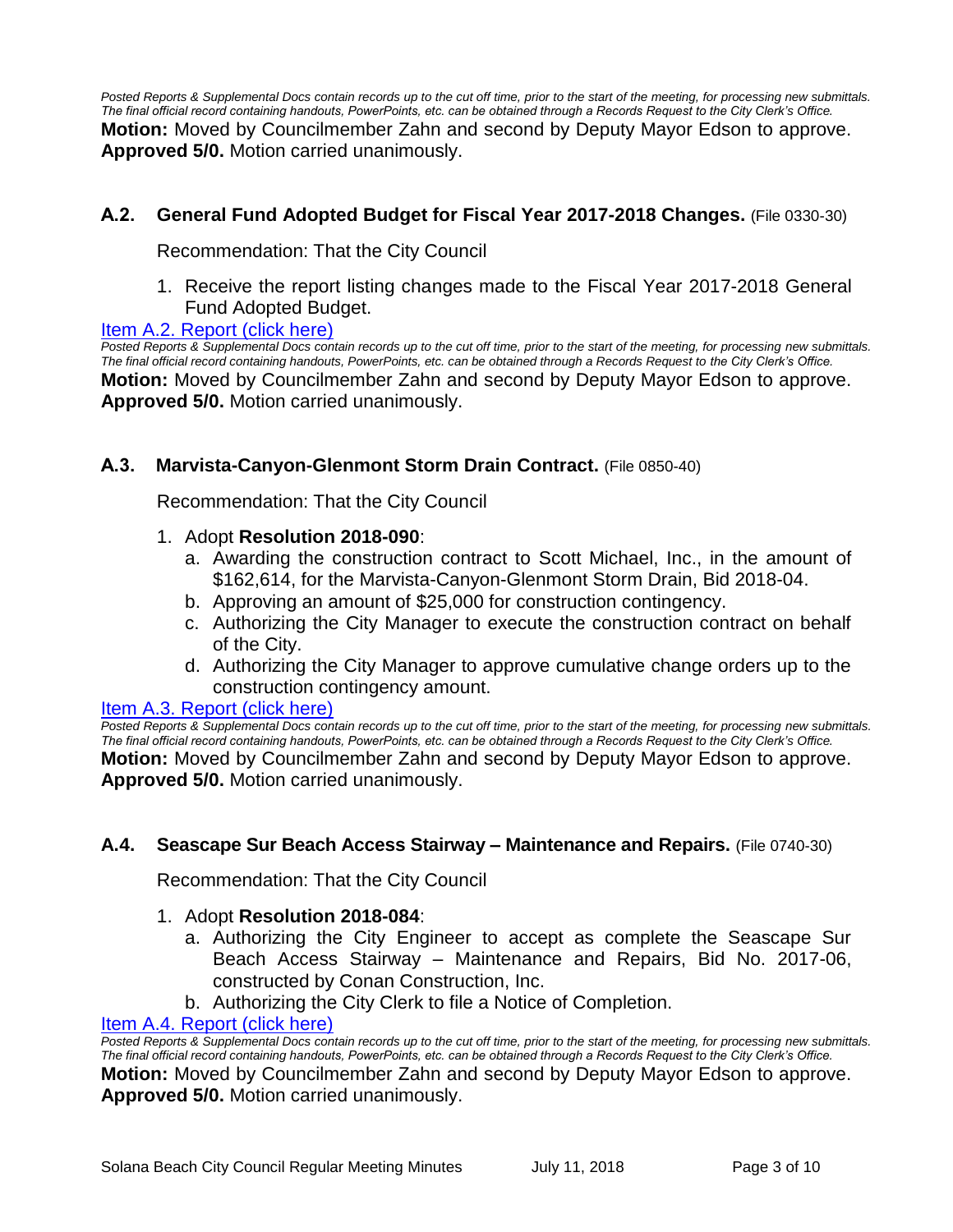# **A.5. 2018 Street Maintenance & Repair Project.** (File 0820-35)

Recommendation: That the City Council

- 1. Adopt **Resolution 2018-091**:
	- a. Awarding a construction contract for the 2018 Street Maintenance & Repair Project, Bid 2018-03, in the amount of \$781,656.65, to PAL General Engineering.
	- b. Approving an amount of \$18,000 for construction contingency.
	- c. Authorizing the City Manager to execute the construction contract on behalf of the City.
	- d. Authorizing an appropriation of \$50,000 from the Gas Tax Fund into the project budget unit.
	- e. Authorizing the City Treasurer to amend the Fiscal Year 2018/19 Adopted Budget accordingly.

#### [Item A.5. Report \(click](https://solanabeach.govoffice3.com/vertical/Sites/%7B840804C2-F869-4904-9AE3-720581350CE7%7D/uploads/Item_A.5._Report_(click_here)_-_07-11-18.PDF) here)

*Posted Reports & Supplemental Docs contain records up to the cut off time, prior to the start of the meeting, for processing new submittals. The final official record containing handouts, PowerPoints, etc. can be obtained through a Records Request to the City Clerk's Office.* **Motion:** Moved by Councilmember Zahn and second by Deputy Mayor Edson to approve. **Approved 5/0.** Motion carried unanimously.

# **A.6. Transportation Impact Fee Fund and the County Service Area (CSA) 135H Fund.** (File 0840-10)

Recommendation: That the City Council

1. Adopt **Resolution 2018-094** approving the establishment of the Transportation Impact Fee Capital Improvement Fund (#455) and the County Service Area (CSA) 135H Special Revenue Fund (#271) in the City's FY 2017/18 Adopted Budget.

# [Item A.6. Report \(click here\)](https://solanabeach.govoffice3.com/vertical/Sites/%7B840804C2-F869-4904-9AE3-720581350CE7%7D/uploads/Item_A.6._Report_(click_here)_-_07-11-18.PDF)

*Posted Reports & Supplemental Docs contain records up to the cut off time, prior to the start of the meeting, for processing new submittals. The final official record containing handouts, PowerPoints, etc. can be obtained through a Records Request to the City Clerk's Office.* **Motion:** Moved by Councilmember Zahn and second by Deputy Mayor Edson to approve. **Approved 5/0.** Motion carried unanimously.

# **A.7. League of California Cities' 2018 Annual Business Meeting Voting Delegates Designees.** (File 0140-10)

Recommendation: That the City Council

- 1. Appoint Councilmember Edson, primary voting delegate, Councilmember Heebner, 1<sup>st</sup> alternate, and City Manager, Gregory Wade, 2<sup>nd</sup> alternate, as the voting delegates for the 2018 Annual Business Meeting of the League of California Cities Annual Conference being held September 12-14, 2018 in Long Beach, or provide alternative appointments.
- 2. Authorize the City Clerk to attest to the appointments and submit the Official Voting Form to the League of California Cities by August 31, 2018.

[Item A.7. Report \(click here\)](https://solanabeach.govoffice3.com/vertical/Sites/%7B840804C2-F869-4904-9AE3-720581350CE7%7D/uploads/Item_A.7._Report_(click_here)_-_07-11-18.PDF)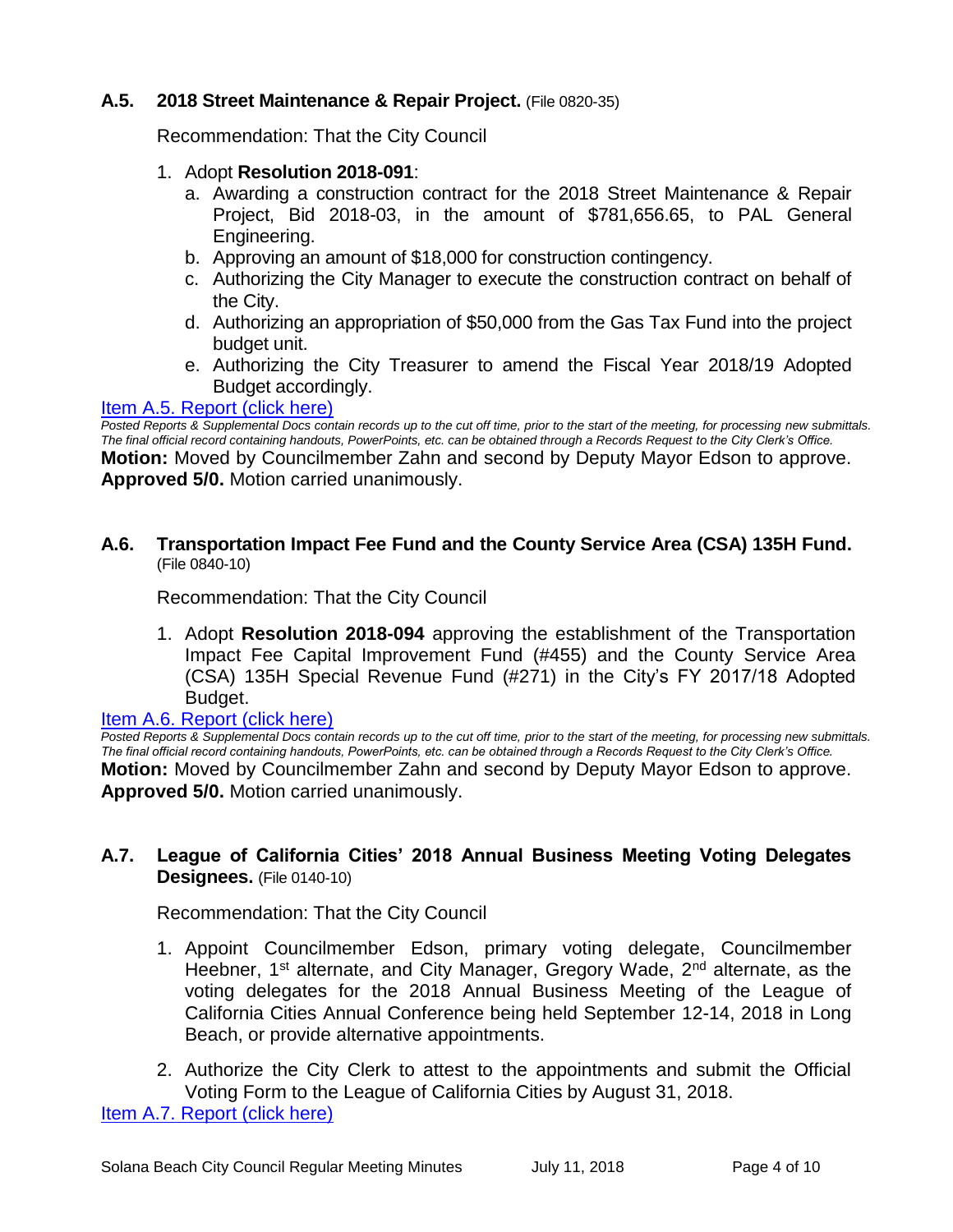*Posted Reports & Supplemental Docs contain records up to the cut off time, prior to the start of the meeting, for processing new submittals. The final official record containing handouts, PowerPoints, etc. can be obtained through a Records Request to the City Clerk's Office.* **Motion:** Moved by Councilmember Zahn and second by Deputy Mayor Edson to approve. **Approved 5/0.** Motion carried unanimously.

# **A.8. Solana Energy Alliance 2018 Integrated Resource Plan.** (File 1010-40)

Recommendation: That the City Council

1. Adopt **Resolution 2018-102** approving the Solana Energy Alliance 2018 Integrated Resource Plan

[Item A.8. Report \(click here\)](https://solanabeach.govoffice3.com/vertical/Sites/%7B840804C2-F869-4904-9AE3-720581350CE7%7D/uploads/Item_A.8._Report_(click_here)_-_07-11-18.PDF)

#### [A.8. Updated Report](https://solanabeach.govoffice3.com/vertical/Sites/%7B840804C2-F869-4904-9AE3-720581350CE7%7D/uploads/A.8._Staff_Report_Update_No1_-_7-9.pdf) 1 (7-9)

*Posted Reports & Supplemental Docs contain records up to the cut off time, prior to the start of the meeting, for processing new submittals. The final official record containing handouts, PowerPoints, etc. can be obtained through a Records Request to the City Clerk's Office.* **Motion:** Moved by Councilmember Zahn and second by Deputy Mayor Edson to approve. **Approved 5/0.** Motion carried unanimously.

# **A.9. Circle Drive Sewer Pipeline Replacement Project.** (File 1040-26)

Recommendation: That the City Council

# 1. Adopt **Resolution 2018-100**:

- a. Authorizing the City Council to accept as complete the Circle Drive Sewer Pipeline Replacement, Bid 2017-10, performed by Burtech Pipeline.
- b. Authorizing the City Clerk to file a Notice of Completion.
- c. Authorizing an appropriation of \$4,789 from the Sanitation Fund into the project budget unit.
- d. Authorizing the City Treasurer to amend the Fiscal Year 2017/18 Adopted Budget accordingly.

# [Item A.9. Report \(click here\)](https://solanabeach.govoffice3.com/vertical/Sites/%7B840804C2-F869-4904-9AE3-720581350CE7%7D/uploads/Item_A.9._Report_(click_here)_-_07-11-18.PDF)

*Posted Reports & Supplemental Docs contain records up to the cut off time, prior to the start of the meeting, for processing new submittals. The final official record containing handouts, PowerPoints, etc. can be obtained through a Records Request to the City Clerk's Office.* **Motion:** Moved by Councilmember Zahn and second by Deputy Mayor Edson to approve. **Approved 5/0.** Motion carried unanimously.

# **A.10. Calling the General Municipal Election for November 6, 2018.** (File 0430-20)

Recommendation: That the City Council

- 1. Adopt **Resolution 2018-103** Calling and Giving Notice of the Holding of a General Municipal Election to be held on Tuesday, November 6, 2018, for the Election of Certain Officers as required by the Provision of the Laws of the State of California Relating to General Law Cities and determining tie vote provisions.
- 2. Adopt **Resolution 2018-104** requesting the Board of Supervisors of the County of San Diego to Consolidate a General Municipal Election to be held on Tuesday, November 6, 2018, with the Statewide General Election to be held on that date.
- 3. Adopt **Resolution 2018-105** adopting regulations for Candidates for Elective Office pertaining to Candidate's Statements submitted to the voters at an Election.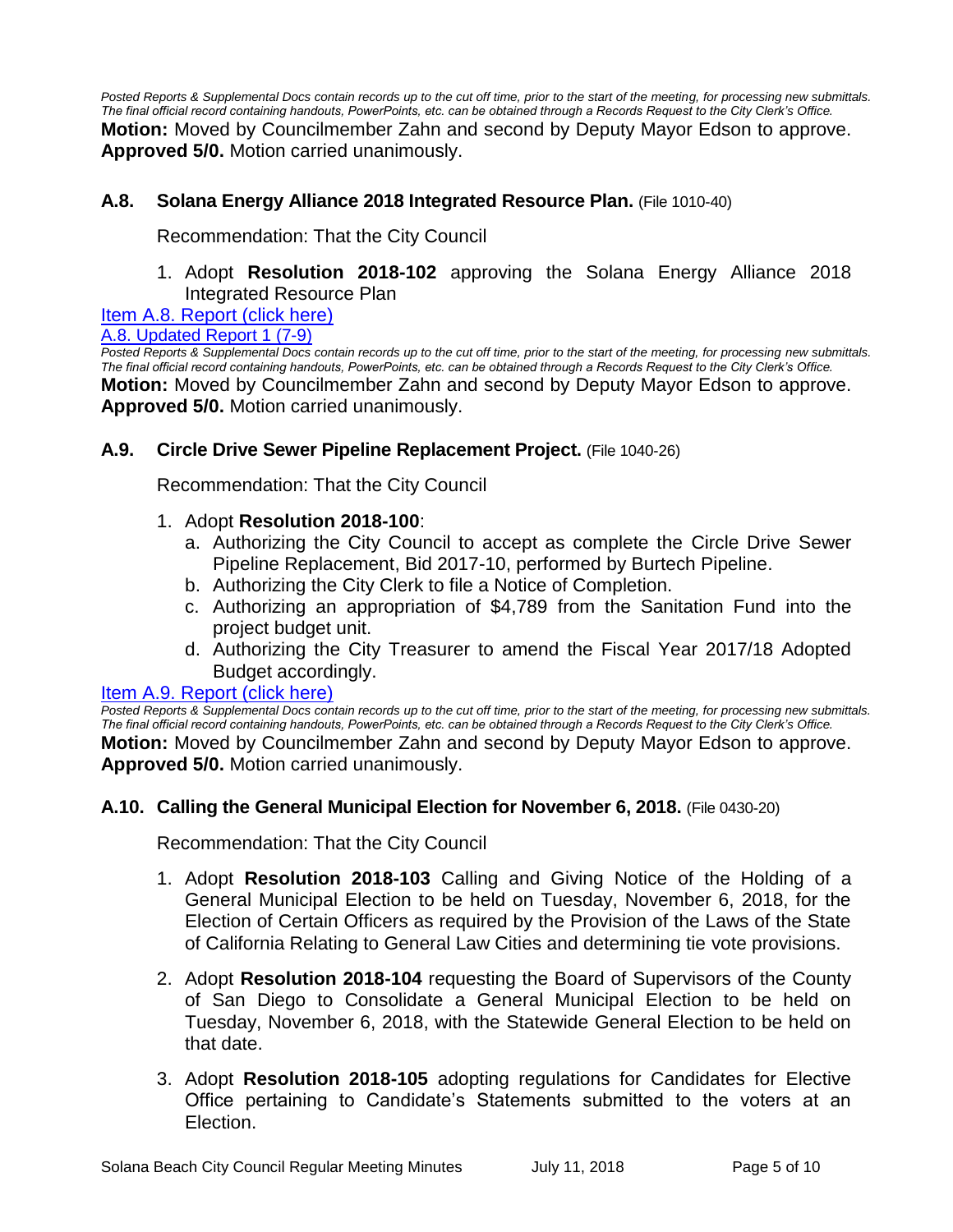#### [Item A.10. Report \(click here\)](https://solanabeach.govoffice3.com/vertical/Sites/%7B840804C2-F869-4904-9AE3-720581350CE7%7D/uploads/Item_A.10._Report_(click_here)_-_07-11-18.PDF)

*Posted Reports & Supplemental Docs contain records up to the cut off time, prior to the start of the meeting, for processing new submittals. The final official record containing handouts, PowerPoints, etc. can be obtained through a Records Request to the City Clerk's Office.* **Motion:** Moved by Councilmember Zahn and second by Deputy Mayor Edson to approve. **Approved 5/0.** Motion carried unanimously.

**A.11. Consideration of Resolution 2018-092 Adopting Fiscal Year 2018/19 Salary and Compensation Plans for the Non-Represented (Executive Management, Mid-Management, Management and Confidential) Employees, the Solana Beach Miscellaneous Unit (SBEA-MISC), the Marine Safety Unit (SBEA/MSU), City Manager, Part-Time/Seasonal/Temporary Employees, and Elected Officials, and creating a Management Analyst series**. (File 0520-10)

Recommendation: That the City Council

1. Adopt **Resolution 2018-092** approving FY 2018/19 Salary and Compensation Plans for Executive Management, Mid-Management, Confidential, Marine Safety, Miscellaneous, Fire, City Manager, Part-Time/Seasonal/Temporary employees and Elected Officials.

[Item A.11. Report \(click here\)](https://solanabeach.govoffice3.com/vertical/Sites/%7B840804C2-F869-4904-9AE3-720581350CE7%7D/uploads/Item_A.11._Report_(click_here)_07-11-18.PDF)

[Item A.11. Staff Report Update 1 \(7-11\)](https://solanabeach.govoffice3.com/vertical/Sites/%7B840804C2-F869-4904-9AE3-720581350CE7%7D/uploads/A.11._Staff_Report_Update_1_(7-11).pdf)

*Posted Reports & Supplemental Docs contain records up to the cut off time, prior to the start of the meeting, for processing new submittals. The final official record containing handouts, PowerPoints, etc. can be obtained through a Records Request to the City Clerk's Office.* **Motion:** Moved by Councilmember Zahn and second by Deputy Mayor Edson to approve. **Approved 5/0.** Motion carried unanimously.

# **A.12. Tentative Agreement for a Four-Year Memorandum of Understanding between the City of Solana Beach and the Solana Beach Firefighters Association.**

Recommendation: That the City Council

- 1. Adopt **Resolution 2018-101**:
	- a. Approving a Tentative Agreement for a four-year Memorandum of Understanding between the City of Solana Beach and the Solana Beach Firefighters' Association for Fiscal Years (FY) 2018/19, 2019/20, 2020/21 and 2021/22.
	- b. Approving an appropriation of \$185,425 to the General Fund allocated between salary and benefits as determined by the Finance Department.
	- c. Authorizing the City Treasurer to amend the FY 2018/19 Adopted Budget accordingly.

#### [Item A.12. Report \(click here\)](https://solanabeach.govoffice3.com/vertical/Sites/%7B840804C2-F869-4904-9AE3-720581350CE7%7D/uploads/Item_A.12._Report_(click_here)_07-11-18.PDF) [A.12. Staff Report Update 1 \(7-10\)](https://solanabeach.govoffice3.com/vertical/Sites/%7B840804C2-F869-4904-9AE3-720581350CE7%7D/uploads/A.12._Updated_Report_1_(7-10).pdf)

*Posted Reports & Supplemental Docs contain records up to the cut off time, prior to the start of the meeting, for processing new submittals. The final official record containing handouts, PowerPoints, etc. can be obtained through a Records Request to the City Clerk's Office.* **Motion:** Moved by Councilmember Zahn and second by Deputy Mayor Edson to approve. **Approved 5/0.** Motion carried unanimously.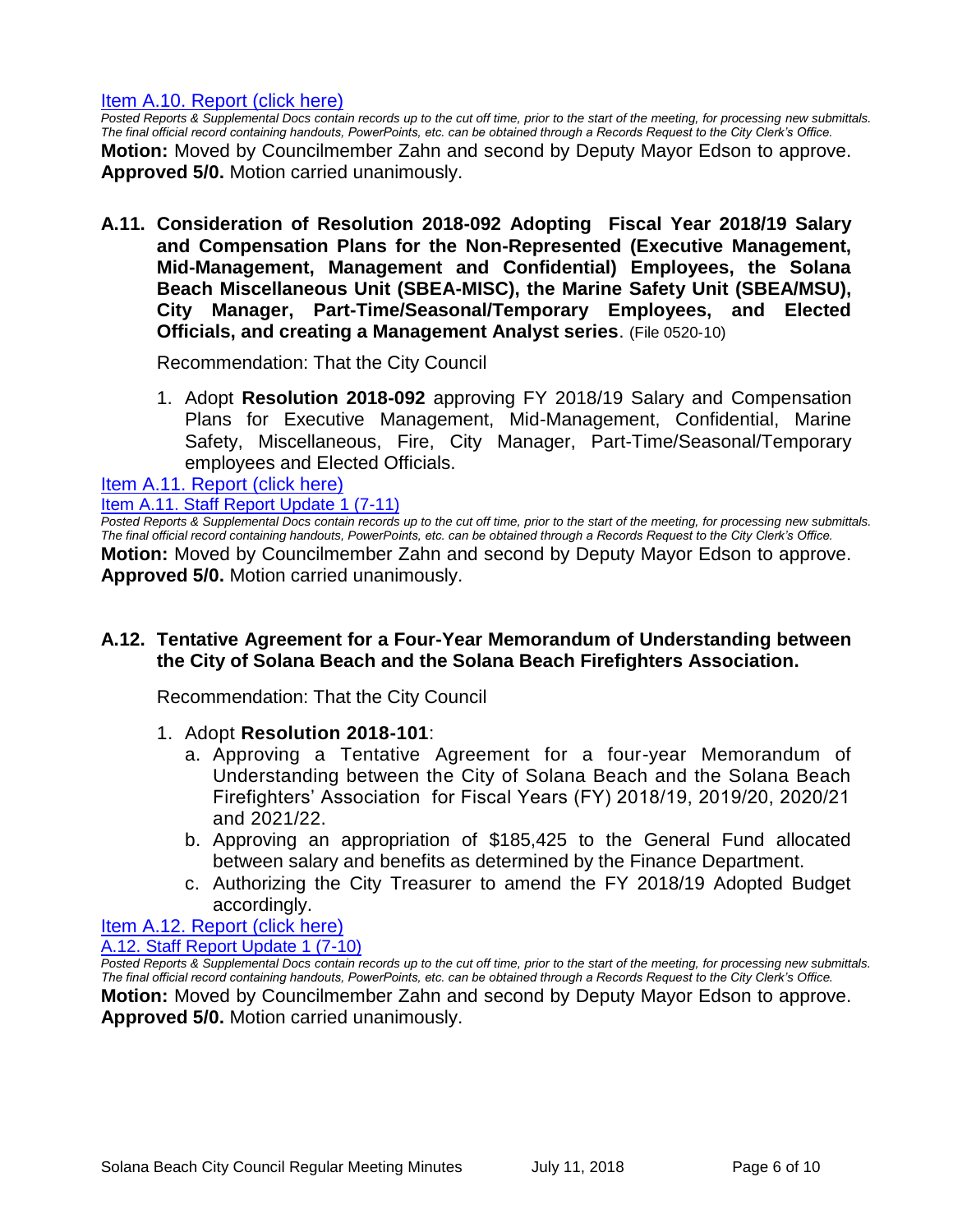# **B. PUBLIC HEARINGS:** (B.1. – B.2.)

This portion of the agenda provides citizens an opportunity to express their views on a specific issue as required by law after proper noticing by submitting a speaker slip (located on the back table) to the City Clerk. After considering all of the evidence, including written materials and oral testimony, the City Council must make a decision supported by findings and the findings must be supported by substantial evidence in the record. An applicant or designees for a private development/business project, for which the public hearing is being held, is allotted a total of fifteen minutes to speak, as per SBMC 2.04.210. A portion of the fifteen minutes may be saved to respond to those who speak in opposition. All other speakers have three minutes each. Please be aware of the timer light on the Council Dais.

# **B.1. Public Hearing: 982 Avocado Place, Applicant: Seaview FA, LLC.; APN: 298- 292-21, Case # 17-17-19.** (File 0610-60)

The proposed project meets the minimum zoning requirements under the SBMC, may be found to be consistent with the General Plan and may be found, as conditioned, to meet the discretionary findings required as discussed in this report to approve a Development Development Permit (DRP) and administratively issue a Structure Development Permit (SDP). Therefore, Staff recommends that the City Council:

- 1. Conduct the Public Hearing: Open the Public Hearing, Report Council Disclosures, Receive Public Testimony, and Close the Public Hearing.
- 2. Find the project exempt from the California Environmental Quality Act pursuant to Section 15303 of the State CEQA Guidelines; and
- 3. If the City Council makes the requisite findings and approves the project, adopt **Resolution 2018-096** conditionally approving a DRP and an administrative SDP to construct a new single-level, single-family residence with an attached three-car garage and perform associated site improvements on a vacant lot at 982 Avocado Place, Solana Beach.

# [Item B.1. Report \(click here\)](https://solanabeach.govoffice3.com/vertical/Sites/%7B840804C2-F869-4904-9AE3-720581350CE7%7D/uploads/Item_B.1._Report_(click_here)_-_07-11-18_-_R_(reduced).pdf)

#### [B.1. Supplemental Docs \(Updated 3-28 at 10:00am\)](https://solanabeach.govoffice3.com/vertical/Sites/%7B840804C2-F869-4904-9AE3-720581350CE7%7D/uploads/B.1._Supplemental_Doc_(7-11_230pm)_.pdf)

*Posted Reports & Supplemental Docs contain records up to the cut off time, prior to the start of the meeting, for processing new submittals. The final official record containing handouts, PowerPoints, etc. can be obtained through a Records Request to the City Clerk's Office.*

Greg Wade, City Manager, introduced the item.

Katie Benson, Associate Planner, presented a PowerPoint (on file).

Deputy Mayor Zito opened the public hearing.

Council disclosures.

Orville Power, Applicant, presented a PowerPoint (on file) and reviewed the proposed project that they had worked on for four years, their objectives in designing a home, the difficulty of the parcel shape and slope, working with their neighbors in addressing concerns about the knoll which they decided to remove, the driveway access grade, and anticipating the views of potential future neighbors in the surrounding area, the varied setbacks around the house, addressed concerns of one View Assessment filing regarding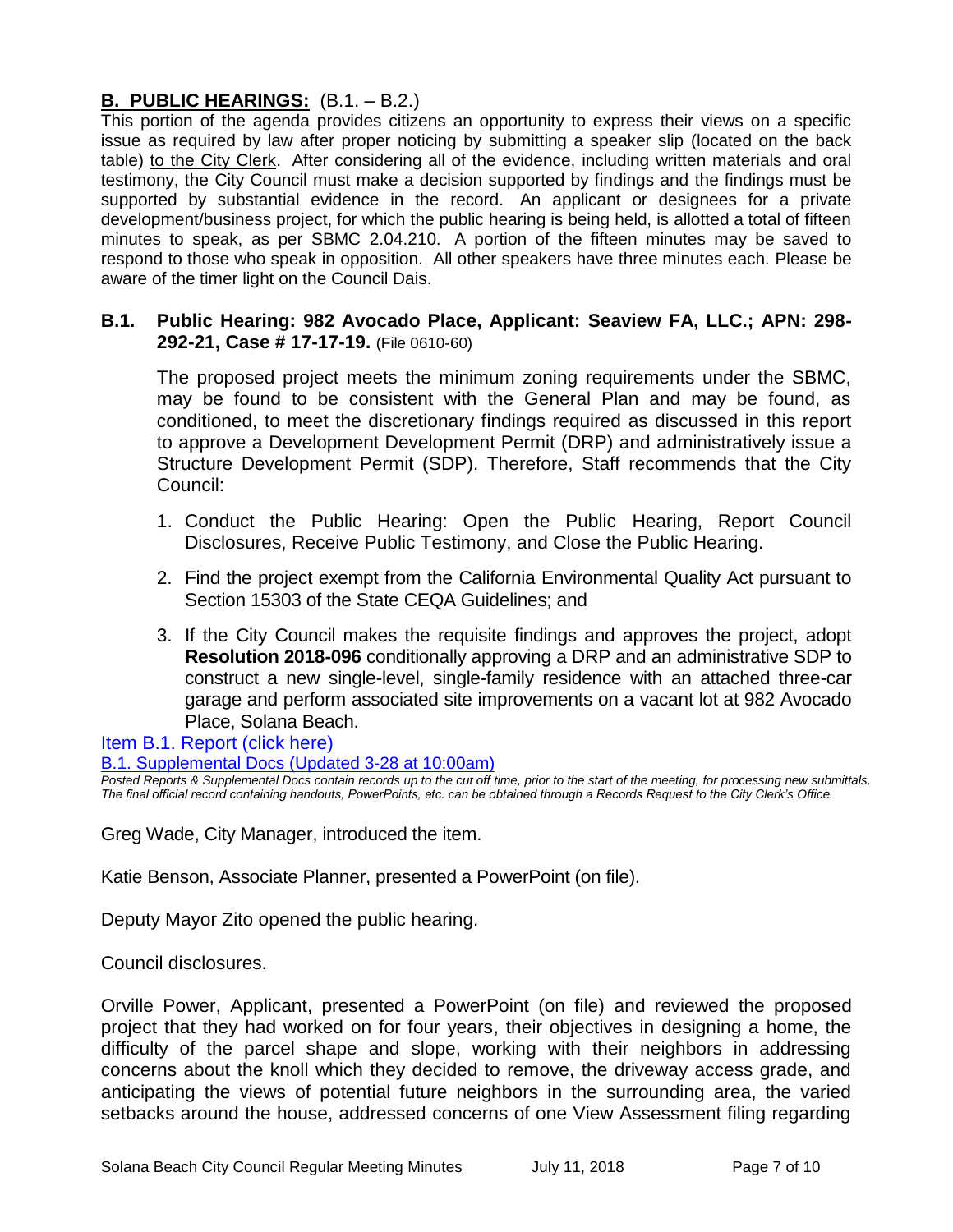tree height, addressed other various comments from neighbors, and had just recently lowered the height 4 ft.

Council, Staff and Applicant discussed how the house would be lowered in height working with his architect reducing the plate height and the pad down, and the knoll would be about 5-6 ft. lower.

Ted Van Arsdale spoke of his support of the project and the applicant addressing the concerns of the neighborhood.

Diane Carty spoke about her support of the project and appreciate the lowering of the project.

**Motion:** Moved by Councilmember Heebner and second by Deputy Mayor Edson to close the public hearing. **Approved 5/0.** Motion carried unanimously.

**Motion:** Moved by Councilmember Edson and second by Councilmember Heebner to approve. **Approved 5/0.** Motion carried unanimously.

# **B.2. Public Hearing: 766 Castro Street, Applicant: Raymundo Sandoval, Case # 17- 17-18, APN: 298-162-22.** (File 0600-40)

The proposed project meets the requirements under the SBMC, is consistent with the General Plan, and may be found, as conditioned, to meet the discretionary findings required as discussed in this report to approve the requested Tentative Parcel Map and Minor Subdivision. Therefore, Staff recommends that the City Council:

- 1. Conduct the Public Hearing: Open the Public Hearing, Report Council Disclosures, Receive Public Testimony, and Close the Public Hearing.
- 2. Find the project exempt from the California Environmental Quality Act pursuant to Section 15301 of the State CEQA Guidelines; and
- 3. If the City Council makes the requisite findings and approves the project, adopt **Resolution 2018-095** conditionally approving the proposed two-lot Minor Subdivision Tentative Parcel Map at 766 Castro Street.

# [Item B.2. Report \(click here\)](https://solanabeach.govoffice3.com/vertical/Sites/%7B840804C2-F869-4904-9AE3-720581350CE7%7D/uploads/Item_B.2._Report_(click_here)_-_07-11-18.PDF)

*Posted Reports & Supplemental Docs contain records up to the cut off time, prior to the start of the meeting, for processing new submittals. The final official record containing handouts, PowerPoints, etc. can be obtained through a Records Request to the City Clerk's Office.*

Greg Wade, City Manager, introduced

Katie Benson, Associate Planner, presented a PowerPoint (on file).

Deputy Mayor Zito opened the public hearing.

Council disclosures.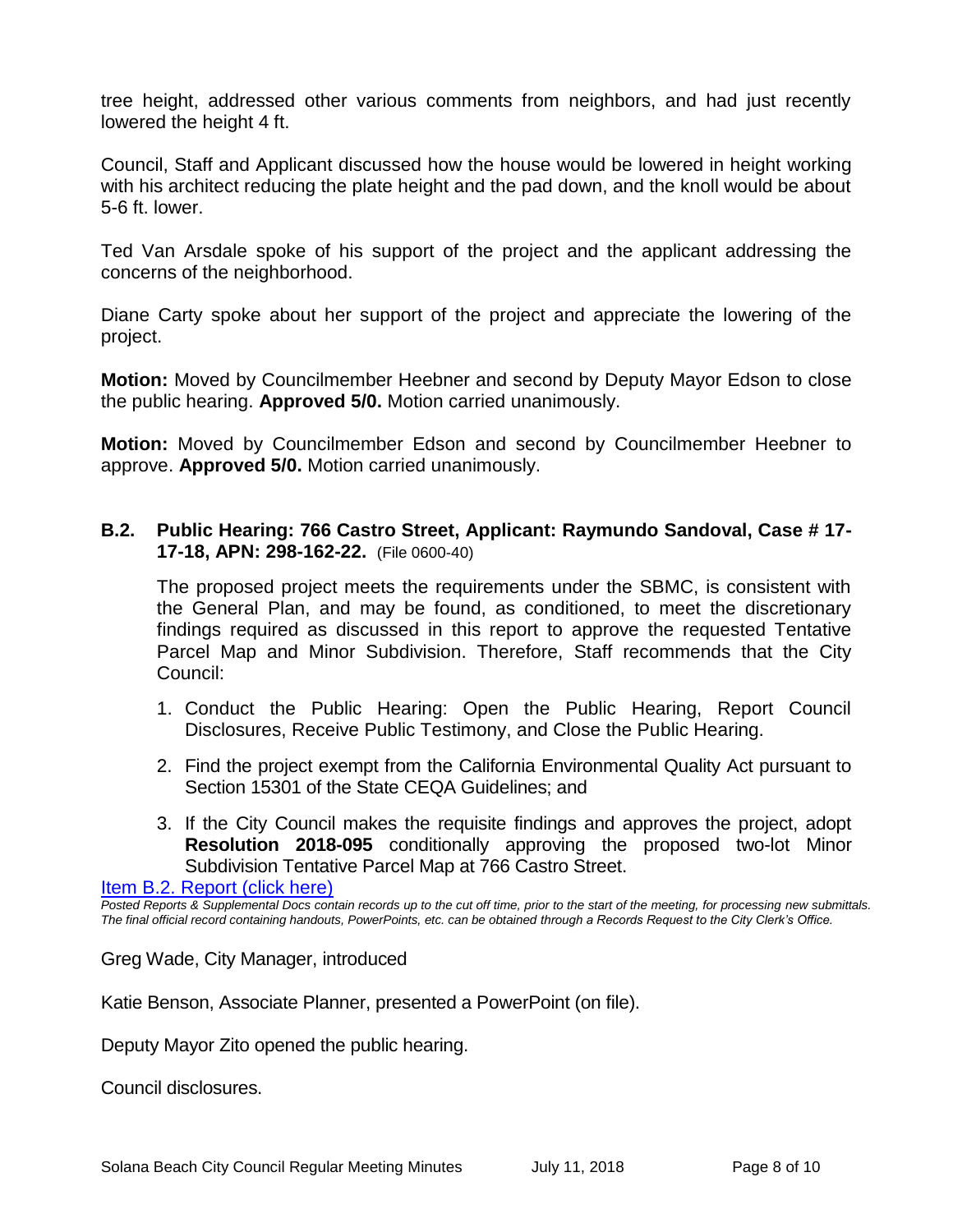Raymundo Sandoval, Applicant, waived his opportunity to make a formal presentation.

Council and Mr. Sandoval discussed the narrow street in the project area and the applicant's willingness to accept a condition to require the workers to park onsite during the project.

**Motion:** Moved by Councilmember Heebner and second by Councilmember Hegenauer to close the public hearing. **Approved 5/0.** Motion carried unanimously.

**Motion:** Moved by Councilmember Heebner and second by Councilmember Zahn to approve and adding a condition requiring workers to park on the project site during the project. **Approved 5/0.** Motion carried unanimously.

# **C. STAFF REPORTS**: (C.1. - C.2.)

*Submit speaker slips to the City Clerk.*

**C.1. Purchase and Sale Agreement for the Real Property Located at 700 Stevens Avenue and to Establish an Internal Service Fund to Receive Funds from the Sanitation Fund as a Loan to Pay for the Acquisition.** (File 049-70)

Recommendation: That the City Council

- 1. Adopt **Resolution 2018-069**:
	- a. Approving the purchase and sale agreement for 700 Stevens Avenue (Purchase and Sale Agreement) for \$2.8 million.
	- b. Establishing an internal service fund named "Real Property Acquisition" to receive funds from the Sanitation Fund to pay for the acquisition of 700 Stevens Avenue.
	- c. Authorizing the transfer of \$2.8 million from the Sanitation fund to the "Real Property Acquisition" fund as a loan payable to the Sanitation fund at an annual interest rate of 2.78% for seven years with annual payments equal to \$445,699.
	- d. Authorizing the City Manager to take any and all actions needed to effectuate the purchase of 700 Stevens Avenue.

[Item C.1. Report \(click here\)](https://solanabeach.govoffice3.com/vertical/Sites/%7B840804C2-F869-4904-9AE3-720581350CE7%7D/uploads/Item_C.1._Report_(click_here)_-_07-11-18.PDF)

*Posted Reports & Supplemental Docs contain records up to the cut off time, prior to the start of the meeting, for processing new submittals. The final official record containing handouts, PowerPoints, etc. can be obtained through a Records Request to the City Clerk's Office.*

Greg Wade, City Manager, introduced the item and presented a PowerPoint (on file).

Council discussed the loan terms paying back to the sewer fund, that the City aimed to maintain \$5million dollars for the sewer fund reserve balance that would be maintained, closing escrow in September, and the opportunity for the community building up La Colonia Park.

**Motion:** Moved by Councilmember Zahn and second by Deputy Mayor Heebner to approve. **Approved 5/0.** Motion carried unanimously.

Deputy Mayor Zito recessed the meeting at 7:50 p.m. for a break and reconvened at 7:55 p.m.